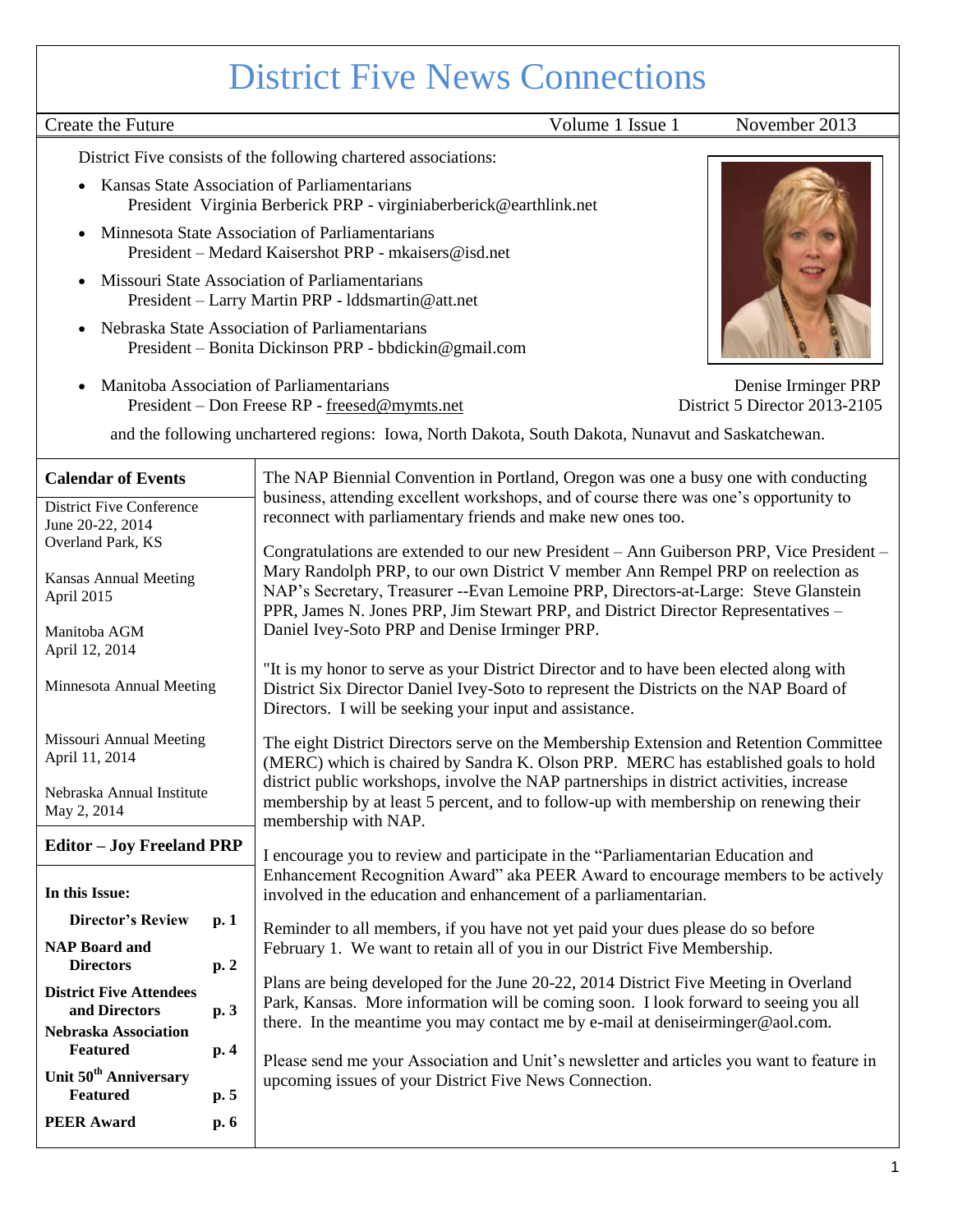## **2013-2015 National Association of Parliamentarians Elected Officers**



(Front Row) Evan Lemoine, Treasurer; Mary Randolph, Vice President; Ann Guiberson, President; Ann Remple, Secretary (Back row) Mike Chamberlain, Executive Director; Jim Jones, Director-at-Large; Steve Glanstein, Director-at-Large; Denise Irminger, District Representative; Jim Stewart, Director-at-Large; Daniel Ivey-Soto, District Representative





(Front row) Bill Starkey, Alice Bartelt, Nancy Dauster, Darlene Allen (Back row) Daniel Ivey-Soto, Denise Irminger, Joyce Brown-Watkins, John Hohlbauch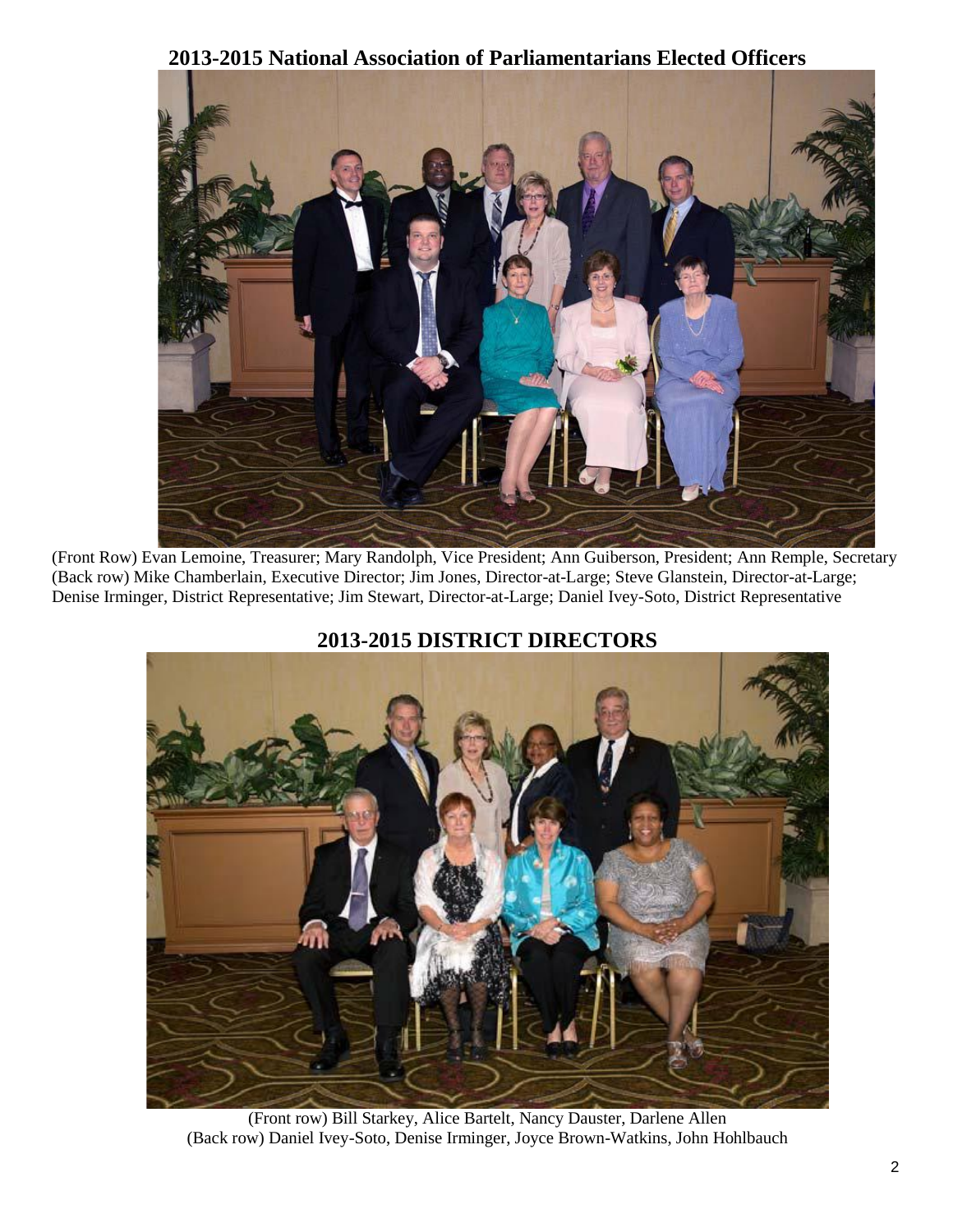

## **District Five attendees – 2013 NAP Convention – Portland, Oregon**

Lucretia Ottaway, Claire Schiller, Karen Watson, Pat Reymann, Denise Irminger, Virginia Berberick, Lynna Gene Cook, Vera Chernecki, Chris Dickey, Bonita Dickinson, Bonnie Taylor, Larry Martin, Kevin Wendt, Sheryl Rippke, Jim Taylor, Laura Meade, Bill Peterson, Medard Kaisershot, Lyle Kleman, Bob Williams, Ginny Altman, Jeanette Williams



Incoming District V Director Denise Irminger and District V Director Vera Chernecki 2013 NAP Convention – Portland, Oregon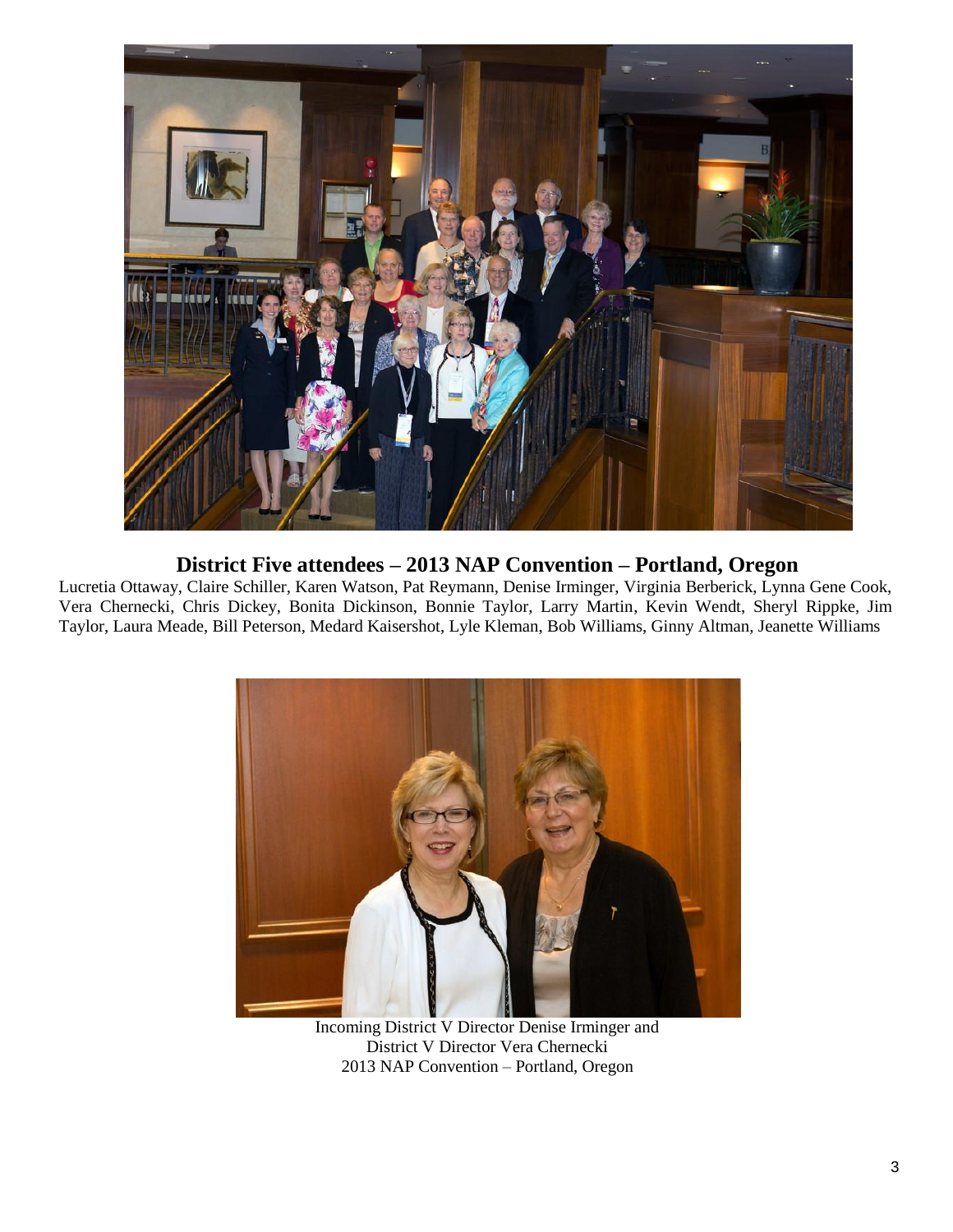## **Nebraska State Association of Parliamentarians**



The President of the Nebraska State Association is Bonita Dickinson, MAL, from Sidney, Nebraska. She joined NAP in 1997. She has served as NSAP Convention Chairman, member of the Education and Workshop Committee, Finance Committee Chairman for 2 terms, helped with workshops for the past 8 years and was elected President of NSAP in May of 2012. She has been the national parliamentarian for the BPO Does for 5 years as well as parliamentarian of local groups such as the American Legion Auxiliary, VFW Auxiliary, Rebekahs, and BPO Does.

Bonita is a retired high school science and math teacher of 32 years. She has been interested in Parliamentary Procedure for many years, but decided to become committed to greater learning while sponsoring Sidney High School Student Council for 12 years and keeping the Seniors from 'Ruling the Roost'. It was exciting to see the underclassmen learn proper procedure and use it to get great ideas adopted by the group. It was a sophomore who moved to raise \$5000 to support a Make a Wish' child in Nebraska. The motion carried and they have contributed \$5000 each year for the past 8 years. Community service, youth and church are high on Bonita's list. Sewing is a special hobby.

She and her husband Dale, who worked 38 years for the Union Pacific RR, enjoy traveling, Rodeo, and Professional Bull Riding.

Bonita quit teaching for 5 years and lived in a private railroad bunk car while Dale worked on a railroad gang of 150 men, laying new rail, all over the Union Pacific System from Omaha, Ne to California, Washington, and Oregon and all places in-between. What a way to see the country and meet new people!



 Bonita and Sandra K. Olson, NAP Educational Foundation President, displaying Bonita's handmade quilt which was featured at the Educational Foundation's live auction.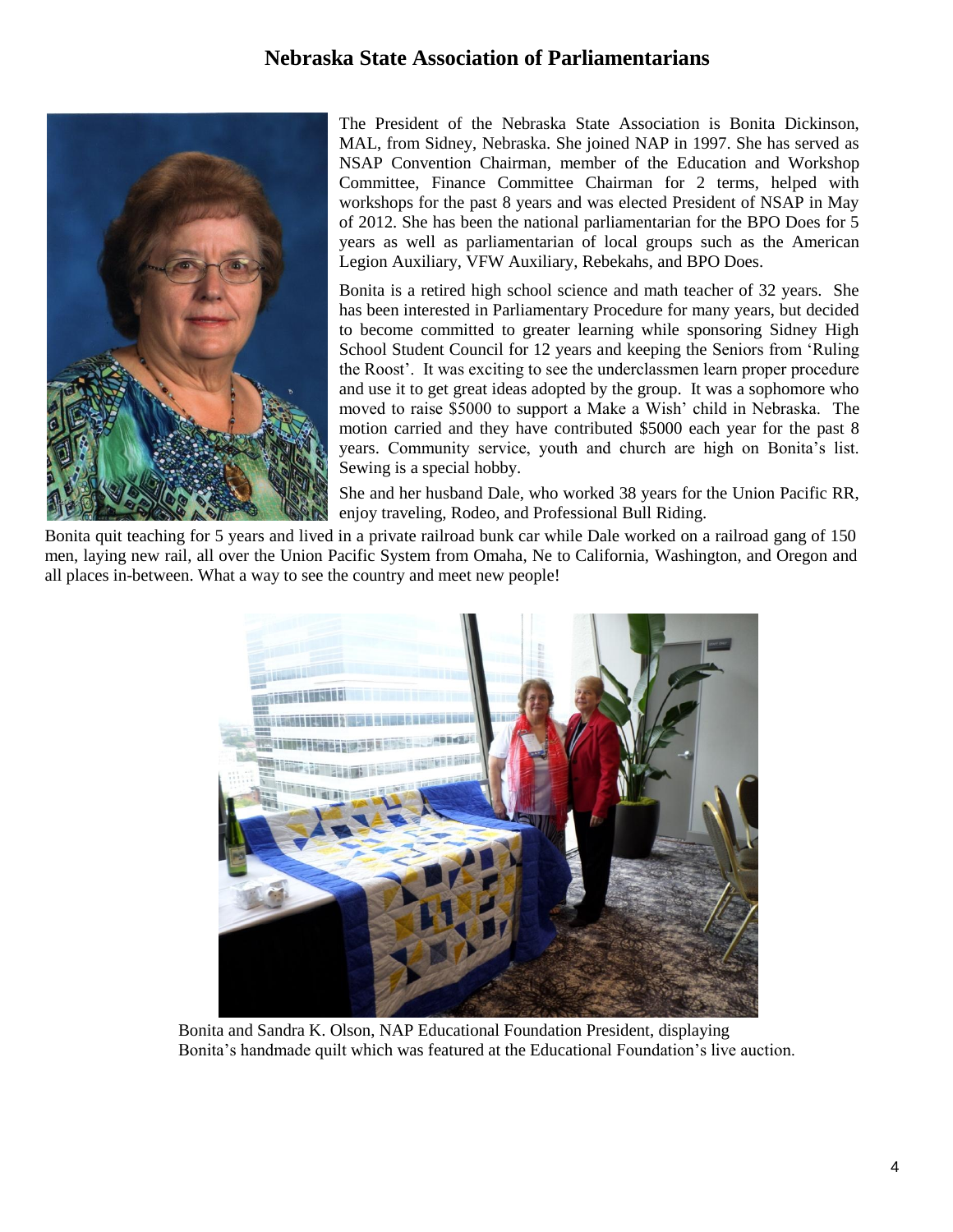# **Missouri Santa Fe Trail Unit celebrates 50th Anniversary**

Since its formation in September, 1963, leadership in the study, teaching and use of good parliamentary procedure has been the aim of the Santa Fe Trail Unit, Eastern Jackson County, of the National Association of Parliamentarians (NAP). Many Registered Parliamentarians (RP) and Professional Registered Parliamentarians (PRP) have been certified while members of this unit. A special commemoration of its  $50<sup>th</sup>$  anniversary was part of the regular meeting on September 19<sup>th</sup> at Trinity Episcopal Church in Independence, Missouri. The celebration included reading of a proclamation from Mayor Don Reimal in which September 19<sup>th</sup> was designated as "National Parliamentarian Day" in the City of Independence. NAP President Ann Guiberson sent greetings and her congratulations in a letter and Certificates of Appreciation were presented to two of the Unit's charter members – Lorraine Buckley, RPRP, and Mary Pisciotta. Although Mrs. Buckley was not able to attend, among the honored guests present were: Unit Charter Member Mary Pisciotta; Missouri State Association of Parliamentarians (MSAP) President Larry Martin, PRP, and Treasurer Virginia Berberick, PRP. The work of current Unit members, who have been or are active in MSAP and NAP over this first half-century, was also acknowledged. Unit members recognized include: Teresa Dean, PRP; Joy Freeland, PRP; Elaine Fulton, RP; Denise Irminger, PRP; Bruce Lowrey, RP; Bobbie Nicholson-Stevenson; Nina Sinclair, RP; and Carolyn Tillman, RP.



Santa Fe Trail Unit 50<sup>th</sup> Anniversary reception attendees: (1 to r) MSAP Treasurer Virginia Berberick, MSAP President Larry Martin (in back), Linda Sehrt (prospective member), Carolyn Tillman, Vice President Shirley McCarty (in back), Charter Member Mary Pisciotta (holding anniversary cake), Fred Larsen (in back), Treasurer Teresa Dean, Bobbie Nicholson-Stevenson, Jane Sharon. (Not pictured, Historian Joy Freeland.)